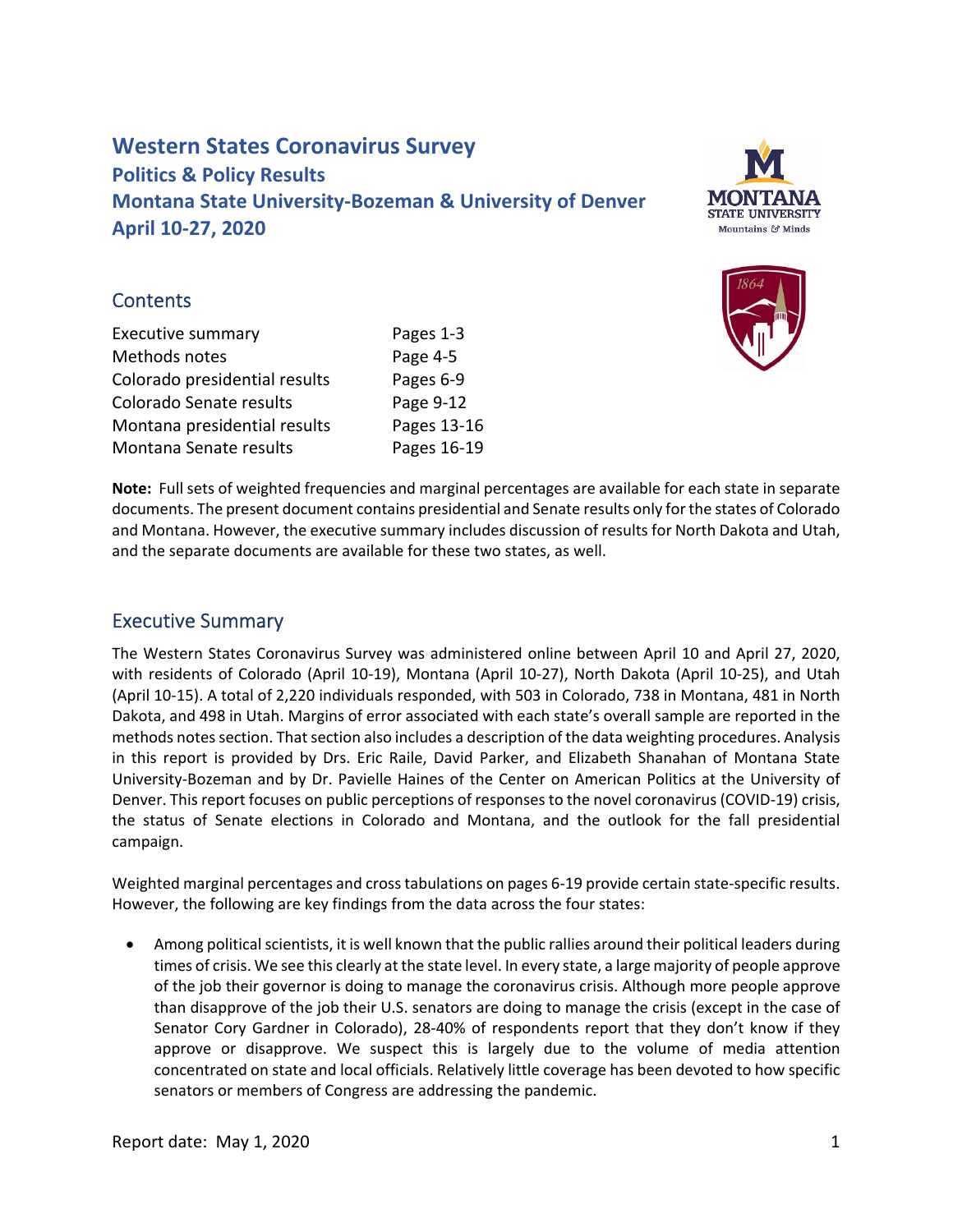- In Montana, North Dakota, and Utah, a majority of respondents approve of President Trump's response to the coronavirus crisis. However, substantial minorities (about 40%) express disapproval. In Colorado, only 34% of voters approve of the job President Trump is doing related to the coronavirus crisis.
- Respondents give overwhelmingly high marks to local governments, schools, scientists, and their fellow citizens for their response to the coronavirus crisis.
- Both Montana and Colorado feature potentially competitive U.S. Senate races, with one acting Democratic governor (Montana) and one former Democratic governor (Colorado) challenging incumbent freshmen Republican senators. In Colorado, former governor John Hickenlooper has a substantial lead of 17 points that is outside the sample's margin of error. But roughly 17% of likely Colorado voters remain undecided. Depending on which way they ultimately swing, Hickenlooper's lead could shrink. Many undecided voters in Colorado are independents. In Montana –– despite having only announced his candidacy in early March –– Governor Steve Bullock is leading Senator Steve Daines 47‐40, with only 7% of likely voters still undecided. However, this lead is within the sample's margin of error.
- We also asked respondents in Montana and Colorado whom they would support in November's presidential election. In Colorado, Democrat Joe Biden leads President Trump by 18 points (53% to 35%)—a substantial lead well outside the poll's margin of error. Only 8% of voters are undecided, with another 3% expressing a preference for another candidate. In Montana, where Donald Trump bested Hillary Clinton by more than 20 points in 2016, we find a considerably tightened race. President Trump receives support from 45% of Montanans, while 40% of Montanans report they would vote for the Democratic nominee, Joe Biden. Trump's lead is within the sample's margin of error. Further, 10% indicate supporting some other candidate, with only 5% undecided.
- Roughly 65-80% of respondents in all four states believe state and local governments have had the appropriate level of involvement in developing policies in response to the coronavirus crisis. About 30% of respondents across three states—and 45% in Colorado—believe the federal government has not done enough in responding to the crisis. This breaks predictably along party lines, with Republicans generally believing the federal government has done about the right amount while Democrats are more likely to say not enough has been done. Independents generally fall somewhere in the middle, except in Colorado where a majority indicate that the federal government has not done enough in its coronavirus response.
- People overwhelmingly support stay-at-home orders regardless of partisanship. However, some differences emerge when respondents are asked if people should be trusted to social distance on their own or if it is necessary for governments to issue orders because people cannot be trusted to voluntarily social distance themselves. Respondents are evenly split in Utah and Montana. A majority in Colorado indicate that governments must issue orders, while a majority in North Dakota trust people to take responsibility to socially distance themselves. In terms of partisan differences, Democrats overwhelmingly see a need for government orders in all four states, while a majority of Republicans support letting individuals take personal responsibility. Independents are split, with majorities in Montana and Colorado siding with government orders, while Independents in Utah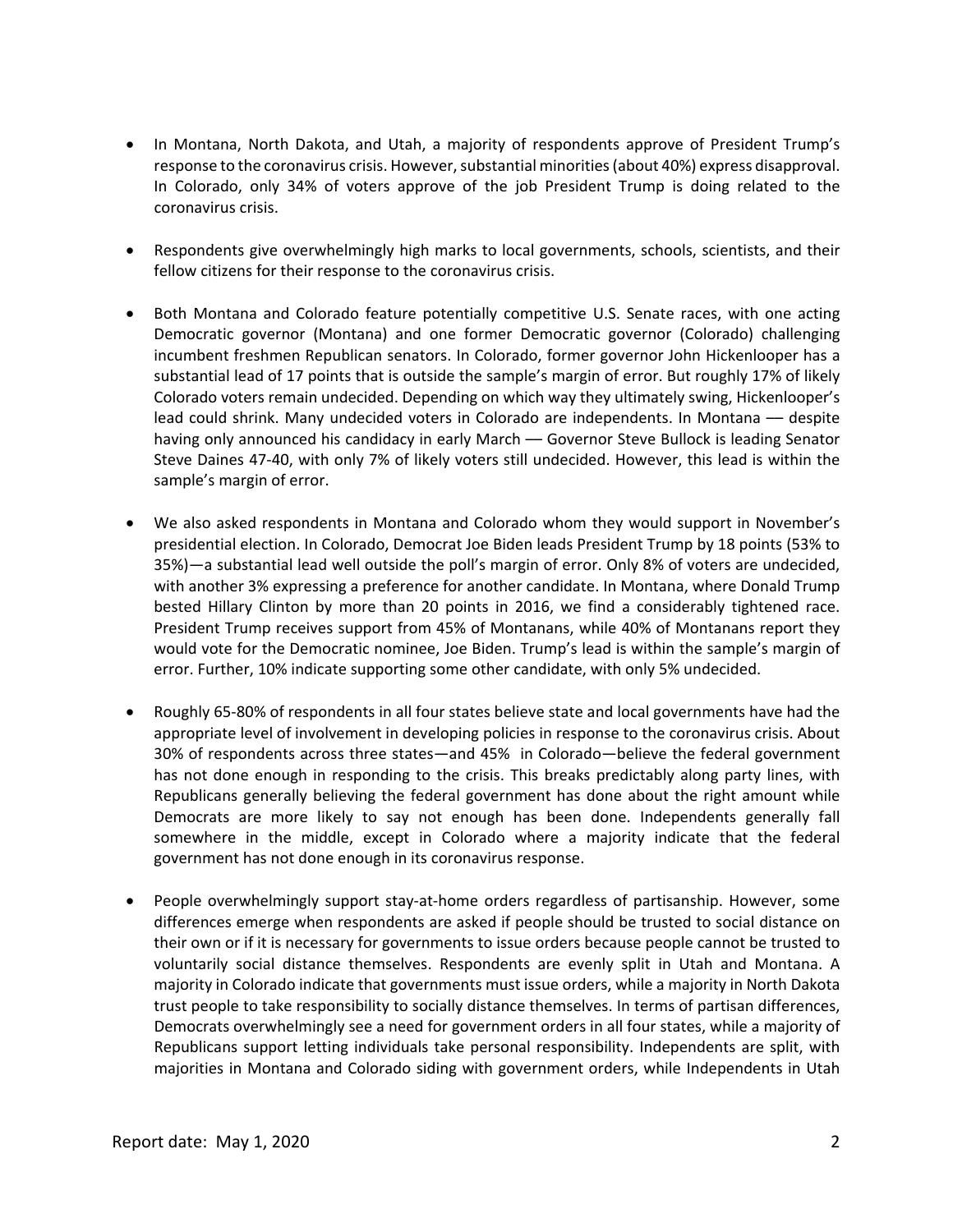and North Dakota indicate a preference for trusting individuals to be responsible. These splits may hint at key differences in the political cultures of the four states.

 Finally, the questionnaire asked whether the Chinese government shouldered any blame for the coronavirus crisis. Majorities in every state agree that the Chinese government is responsible because it withheld information about the pandemic. However, across every state Republicans and Independents are more likely to cast blame on China than are Democrats. Respondents were also asked whether they agreed or disagreed that it was unfair to blame China because the crisis could have erupted in any country. Pluralities in Montana and North Dakota disagree that it is unfair to blame China, while the split is roughly even in Colorado and Utah. These results suggest that the public is very sensitive to how elected officials choose to frame responsibility for the coronavirus crisis.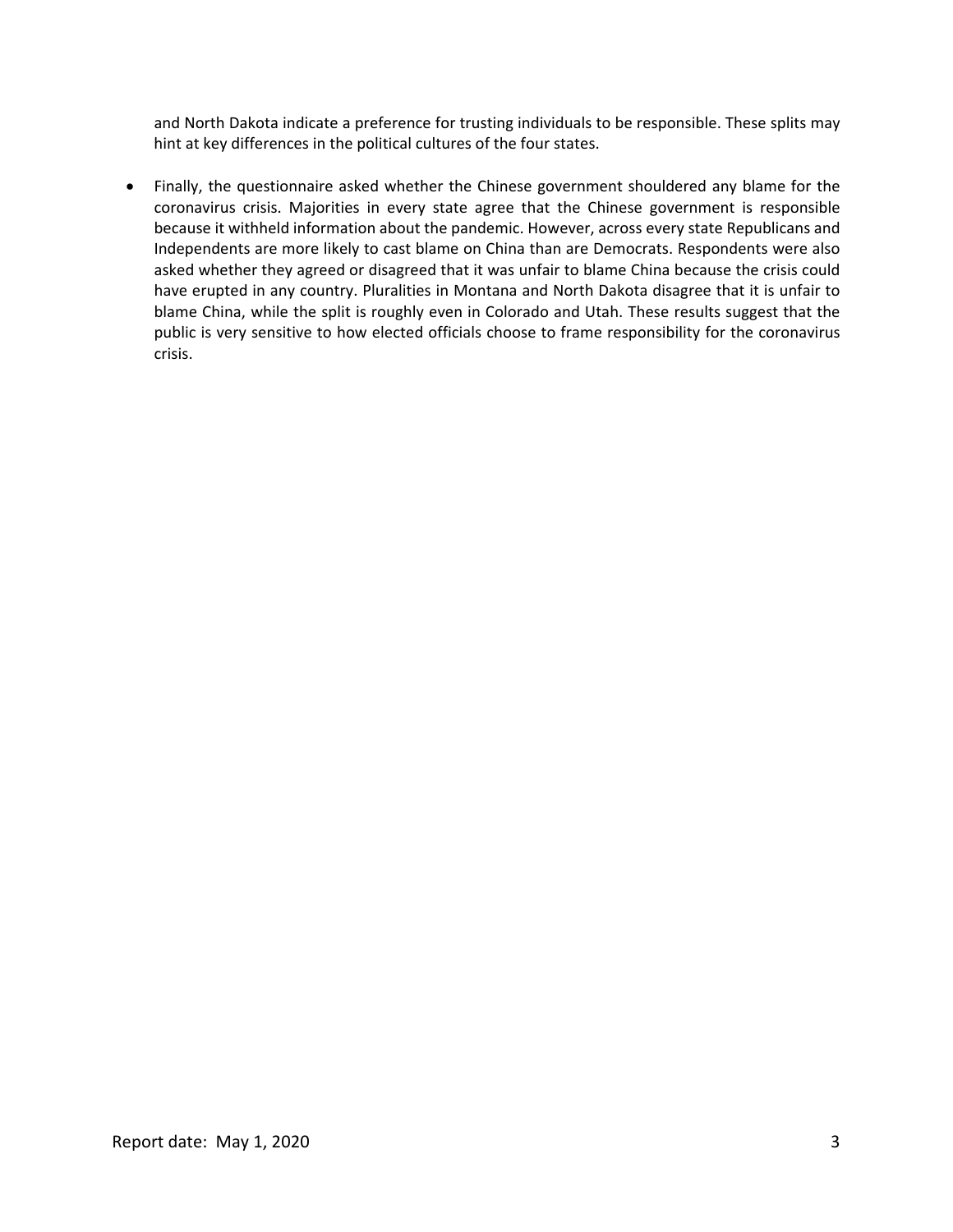## Methods Notes

 The Western States Coronavirus Survey was administered online between April 10 and April 27, 2020, with residents of Colorado (April 10‐19), Montana (April 10‐27), North Dakota (April 10‐25), and Utah (April 10‐15). A total of 2,220 individuals responded, with 503 in Colorado, 738 in Montana, 481 in North Dakota, and 498 in Utah. The purpose of the survey was to assess public attitudes and self‐reported behaviors related to the coronavirus pandemic. A representative sample of respondents from each state was recruited from Qualtrics's online probability panel. Except in special cases (see below), resulting data were weighted by age, gender, education, race, ethnicity, and urban versus rural residence to match U.S. Census Bureau data for each state. The survey was funded by Montana State University–Bozeman and the Center on American Politics at the University of Denver. The separate marginal percentage documents were produced by the Human Ecology Learning and Problem Solving (HELPS) Lab at Montana State University—Bozeman.

#### *Sampling and Margin of Error Details*

 The population of interest included all adults in each target state. Based on the respective population size and number of respondents per state, the margins of error are:

- +/‐ 4.4 percentage points for Colorado
- +/‐ 3.6 percentage points for Montana
- +/‐ 4.5 percentage points for North Dakota
- +/‐ 4.4 percentage points for Utah

These margins of error are the most conservative overall estimates for each state, using a confidence level of 95% and a response distribution of 50%. However, margins of error will be larger when analyzing subpopulations in cross tabular analyses. Respondents were screened out if they were under the age of eighteen, did not live in one of the target states, or finished the survey in less than one-third of the median completion time.

#### *Questionnaire*

This 20-minute online survey included a range of public health questions related to the coronavirus pandemic, as well as standard political and demographic items. Respondents were asked about their level of concern surrounding the coronavirus pandemic, the level of disruption to their lives, their social distancing practices, and their preferred policy solutions, among other topics. When possible, language was modeled after items from the American National Election Study, the Pew Research Center, Gallup, and General Social Survey.

#### *Weighting Procedure*

 To ensure that the sample of respondents reflected the adult population in each state, the samples were weighted using iterative proportional fitting. Also known as raking, this procedure forces sample margins to approximate population margins for key demographic traits. These traits included age, gender, education, race, ethnicity, and urban versus rural residence. Based on these characteristics, a weight was assigned to each respondent. Respondents from under‐sampled demographic groups received larger weights to ensure their attitudes and behaviors were fairly represented in the aggregate results. For instance, the CDC reported that 48.1% of Coloradans received a flu shot during the 2018‐2019 flu season. In the unweighted Colorado sample, 58.9% of respondents said they got a flu shot. After weighting, a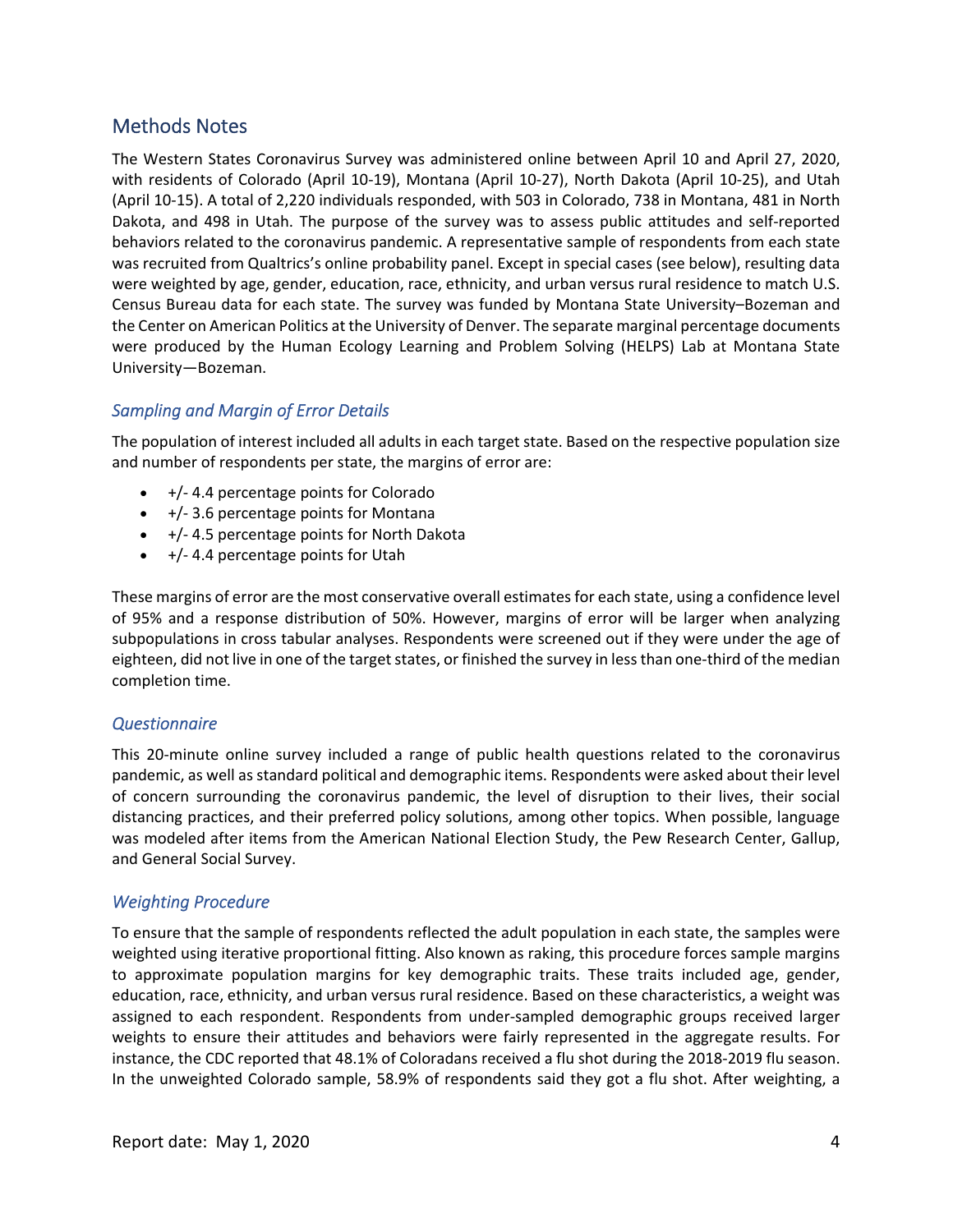more accurate 48.9% of the sample said they got a flu shot. Weights were truncated at 6.0 to avoid overweighting the data.

 However, the weighting procedure for the presidential and Senate election questions for the states of Colorado and Montana was different. The raking procedure described above was applied to a subsample of individuals who are registered to vote, are following campaigns, and indicate they are likely to vote. The variables used in the weighting procedure were respondent age, gender, education level, race, and 2016 presidential vote.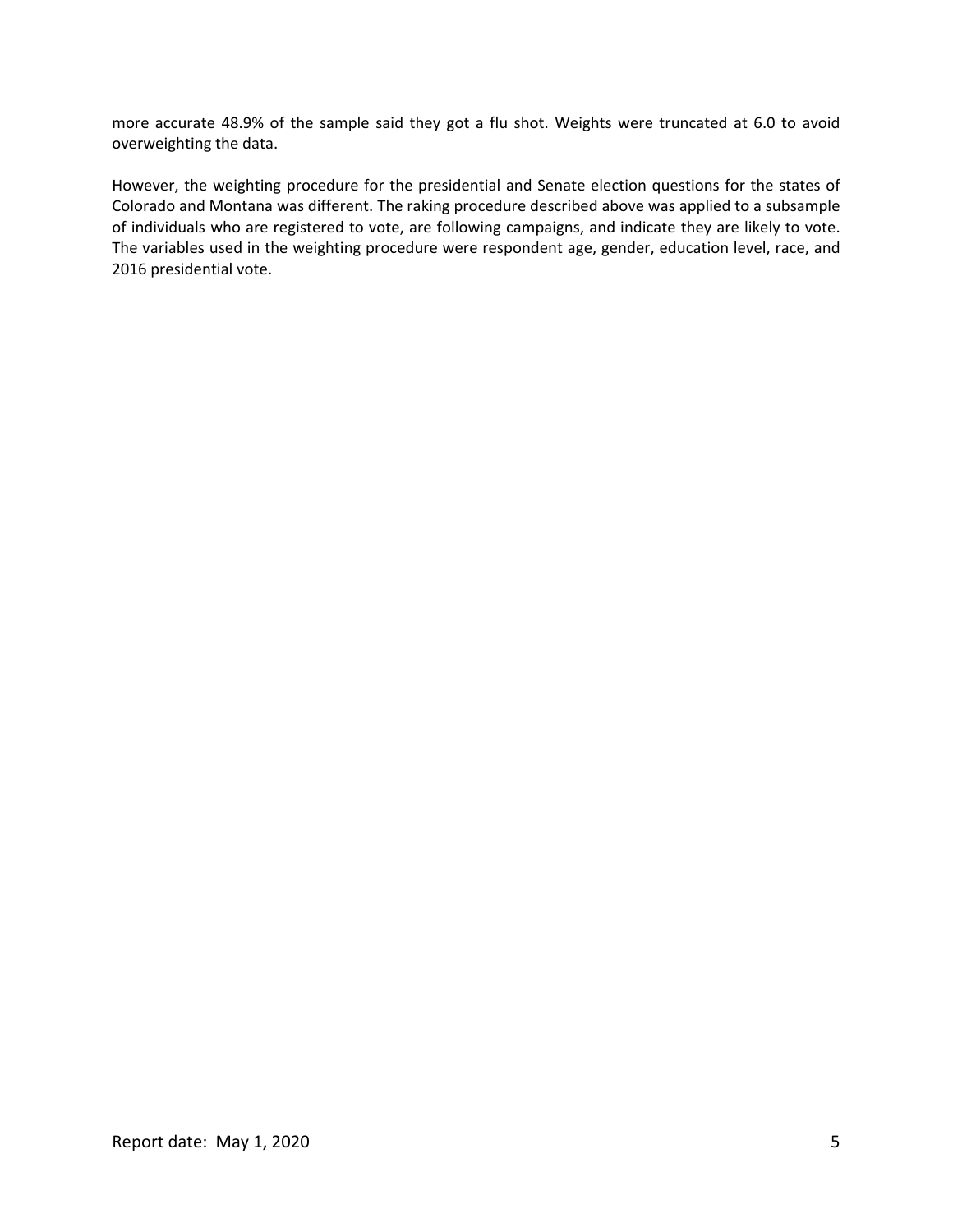# Colorado Weighted Results

 **Notes:** The tables below show marginal percentages and cross tabulations of variables. Row percentages may not equal 100% exactly due to rounding. The information in parentheses for each row (n=) is the number of observations for that category overall. The data are weighted to the population of registered voters in the state after screening for likely voters as described in the methods notes. Partisan response options were randomized.

# Table 1: Colorado Intended Presidential Vote

| <b>Response Categories (n=379)</b> |          |       |            |  |  |
|------------------------------------|----------|-------|------------|--|--|
| Donald Trump,<br>Joe Biden,        |          |       |            |  |  |
| Republican                         | Democrat | Other | Don't know |  |  |
| 35%                                | 53%      | 3%    | 8%         |  |  |

**Question text:** If the general election for U.S. President were held today, for whom would you vote?

 **Brief discussion:** Biden holds a considerable 18‐point lead over Trump in Colorado. This is outside the margin of error and only 8% of likely voters remain undecided, suggesting that Biden is likely to win.

# Table 2: Colorado Intended Presidential Vote by Partisan Identification

|                      | Donald Trump, | Joe Biden, |       |            |
|----------------------|---------------|------------|-------|------------|
| Response categories  | Republican    | Democrat   | Other | Don't know |
| Democrat (n=141)     | 4%            | 89%        | 2%    | 4%         |
| Republican (n=95)    | 88%           | 8%         | 1%    | 3%         |
| Independent (n=137)  | 30%           | 47%        | 6%    | 16%        |
| Something else (n=6) | 15%           | 67%        | 3%    | 15%        |

**Question text:** If the general election for U.S. President were held today, for whom would you vote?

Brief discussion: Colorado Democrats and Republicans overwhelmingly intend to vote along party lines. Independents and those who identify with a different party favor Biden, but a large percentage remain undecided.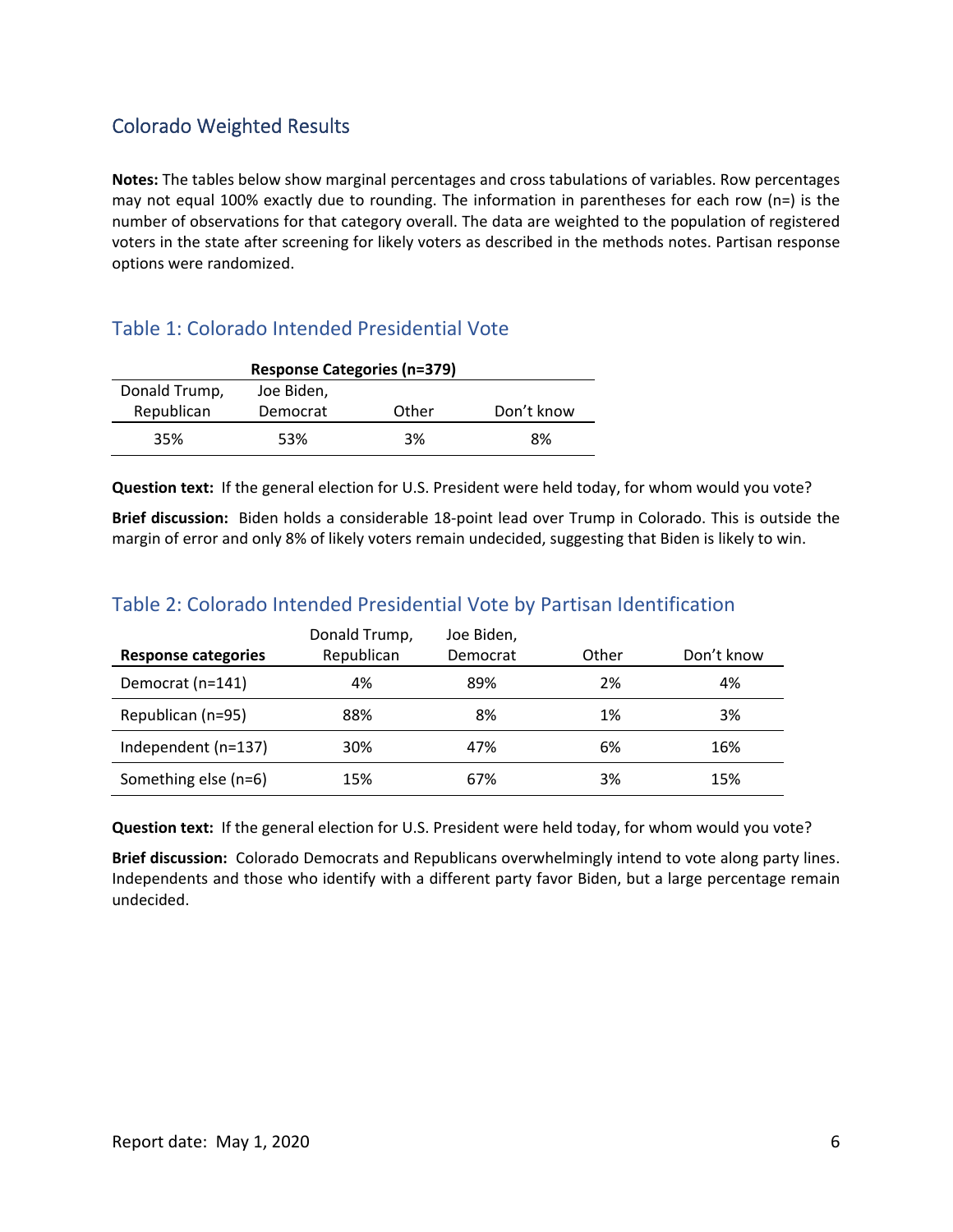| <b>Response categories</b>    | Donald Trump,<br>Republican | Joe Biden,<br>Democrat | Other | Don't know |
|-------------------------------|-----------------------------|------------------------|-------|------------|
| Extremely liberal (n=39)      | 0%                          | 96%                    | 4%    | 0%         |
| Liberal $(n=44)$              | 0%                          | 96%                    | 3%    | 2%         |
| Slightly liberal (n=48)       | 0%                          | 94%                    | 3%    | 4%         |
| Moderate (n=129)              | 37%                         | 44%                    | 5%    | 13%        |
| Slightly conservative (n=46)  | 60%                         | 32%                    | 2%    | 6%         |
| Conservative (n=49)           | 71%                         | 8%                     | 2%    | 19%        |
| Extremely conservative (n=23) | 98%                         | 1%                     | 0%    | 1%         |

## Table 3: Colorado Intended Presidential Vote by Political Ideology

**Question text:** If the general election for U.S. President were held today, for whom would you vote?

Brief discussion: Liberal Coloradans are strongly committed to voting for Biden. Moderates are more divided, but also tend to indicate greater support for Biden. Although a majority of conservative Coloradans intend to vote for Trump, a noteworthy minority intend to vote for Biden or remain undecided.

## Table 4: Colorado Intended Presidential Vote by Gender

|                     | Donald Trump, | Joe Biden, |       |            |
|---------------------|---------------|------------|-------|------------|
| Response categories | Republican    | Democrat   | Other | Don't know |
| Female $(n=186)$    | 37%           | 50%        | 5%    | 8%         |
| Male (n=190)        | 32%           | 57%        | 2%    | 9%         |

**Question text:** If the general election for U.S. President were held today, for whom would you vote?

 **Brief discussion:** Men and women in Colorado have similar vote intentions for the 2020 presidential election. This is unusual, as there is generally a large gender gap, with women being more supportive of the Democratic candidate.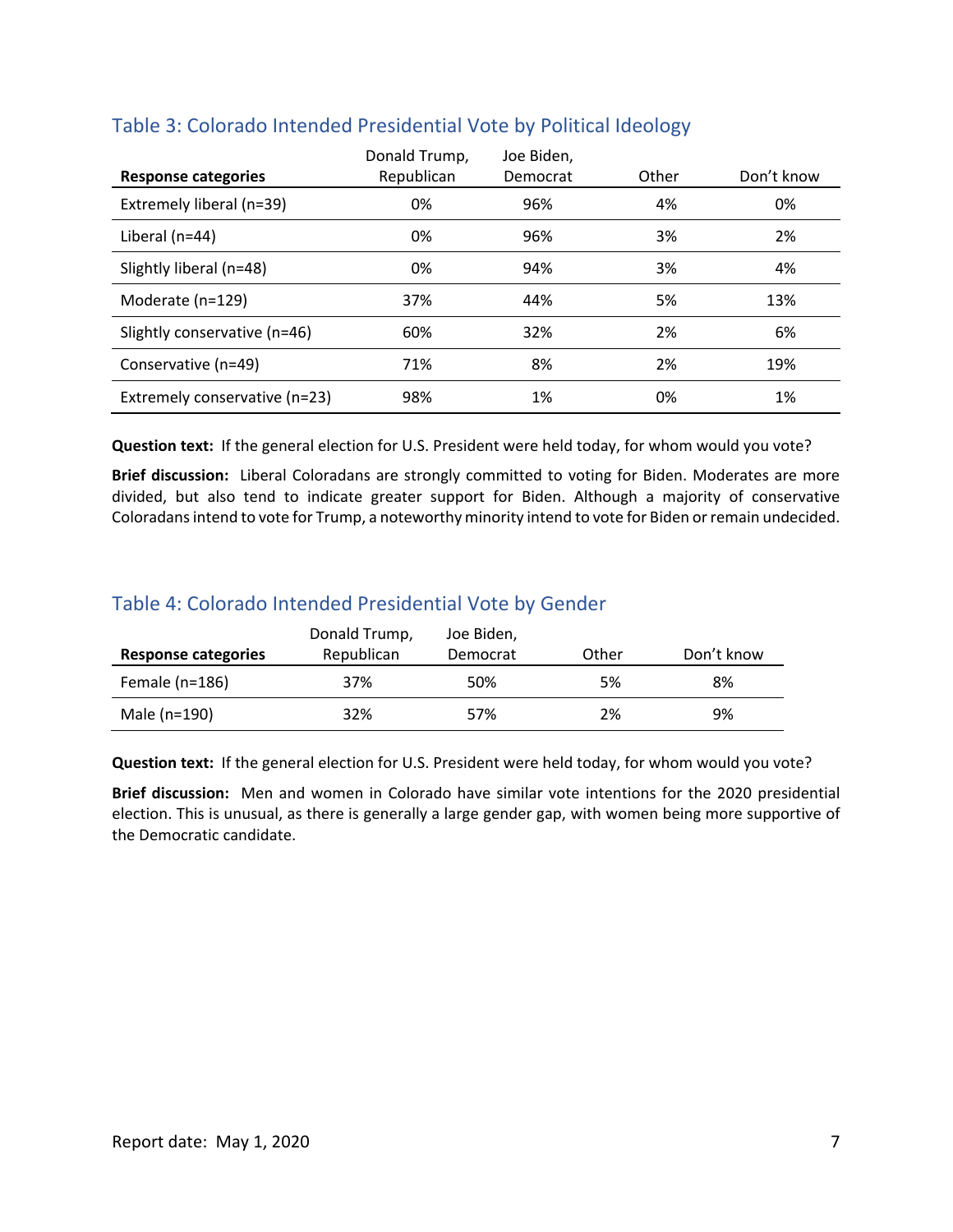|                     | Donald Trump, | Joe Biden, |       |            |
|---------------------|---------------|------------|-------|------------|
| Response categories | Republican    | Democrat   | Other | Don't know |
| Ages 18-29 (n=61)   | 33%           | 52%        | 0%    | 14%        |
| Ages 30-39 (n=102)  | 31%           | 54%        | 2%    | 14%        |
| Ages 40-49 (n=68)   | 29%           | 66%        | 2%    | 2%         |
| Ages 50-59 (n=58)   | 35%           | 49%        | 11%   | 4%         |
| Ages 60-69 (n=67)   | 42%           | 47%        | 4%    | 6%         |
| Ages 70+ (n=23)     | 55%           | 41%        | 1%    | 3%         |

#### Table 5: Colorado Intended Presidential Vote by Age

**Question text:** If the general election for U.S. President were held today, for whom would you vote?

 **Brief discussion:** Younger Colorado voters tend to be less certain about their vote choice, but a majority indicate a preference for Biden. Middle‐aged voters are more certain of their choice, and at least a plurality say they will vote for Biden. Voters 70 and older swing heavily for Trump.

| <b>Response categories</b>   | Donald Trump,<br>Republican | Joe Biden,<br>Democrat | Other | Don't know |  |
|------------------------------|-----------------------------|------------------------|-------|------------|--|
| \$30,000 or less (n=122)     | 26%                         | 58%                    | 3%    | 13%        |  |
| $$30,001 - $50,000$ (n=50)   | 49%                         | 28%                    | 5%    | 17%        |  |
| \$50,001 - \$100,000 (n=104) | 38%                         | 56%                    | 2%    | 3%         |  |
| $$100,001 - $150,000$ (n=65) | 38%                         | 59%                    | 2%    | 2%         |  |
| More than \$150,000 (n=37)   | 33%                         | 55%                    | 6%    | 6%         |  |

# Table 6: Colorado Intended Presidential Vote by Household Income

**Question text:** If the general election for U.S. President were held today, for whom would you vote?

 **Brief discussion:** Across nearly every income bracket, Biden has a sizable advantage over Trump. The one exception is for voters making \$30‐50K a year, who swing heavily for Trump.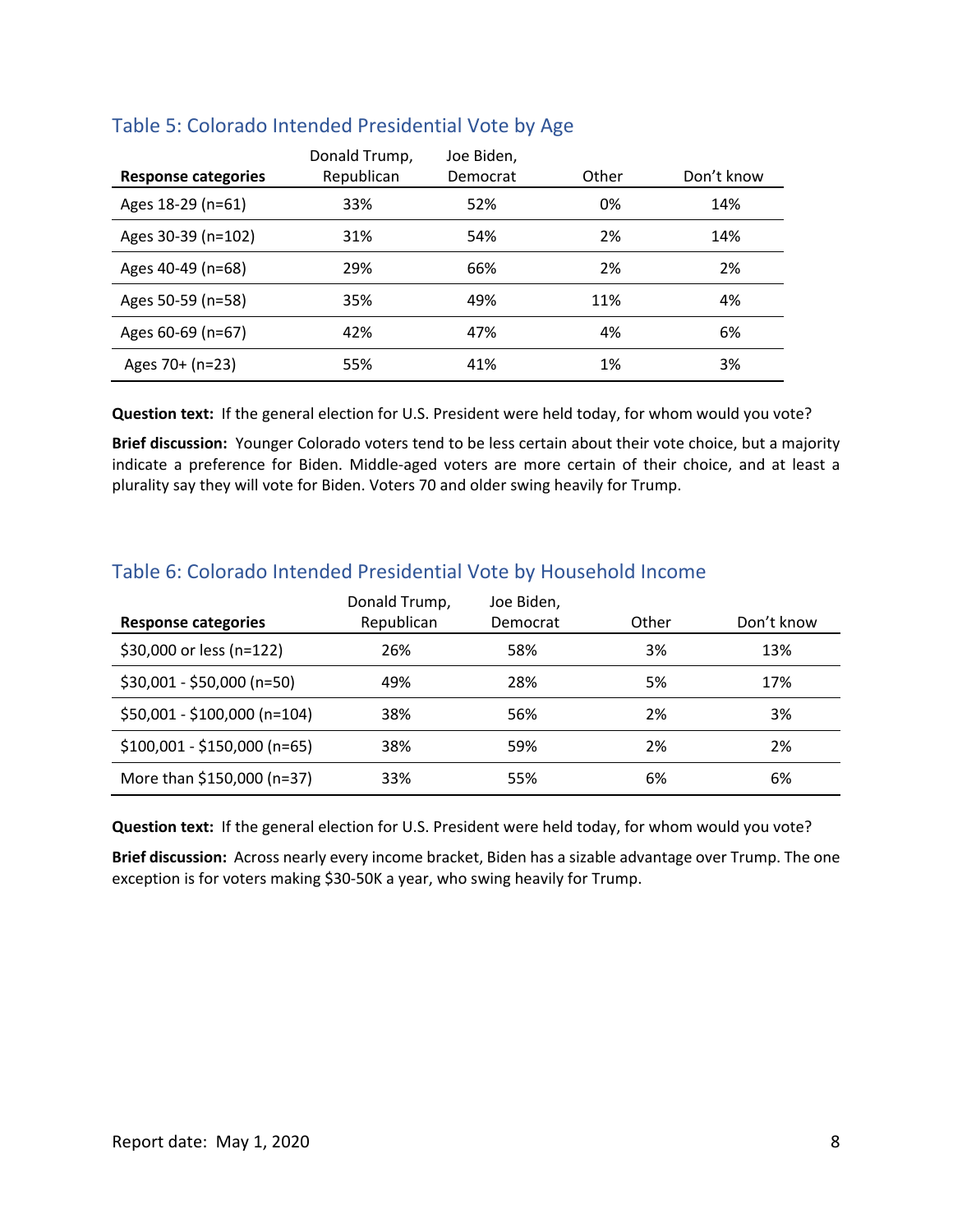| <b>Response categories</b>  | Donald Trump,<br>Republican | Joe Biden,<br>Democrat | Other | Don't know |
|-----------------------------|-----------------------------|------------------------|-------|------------|
| Less than high school (n=6) | 100%                        | 0%                     | 0%    | 0%         |
| HS diploma / GED (n=166)    | 33%                         | 50%                    | 4%    | 13%        |
| Associate degree (n=53)     | 56%                         | 35%                    | 1%    | 9%         |
| Bachelor's degree (n=98)    | 32%                         | 61%                    | 3%    | 4%         |
| Graduate degree (n=56)      | 20%                         | 71%                    | 5%    | 4%         |

## Table 7: Colorado Intended Presidential Vote by Education Level

**Question text:** If the general election for U.S. President were held today, for whom would you vote?

 **Brief discussion:** Coloradans with at least a bachelor's degree swing heavily for Biden. Those with less education are more split between Trump and Biden, and many remain uncertain of their vote choice.

#### Table 8: Colorado Intended Senate Vote

| <b>Response Categories (n=379)</b> |               |       |            |  |
|------------------------------------|---------------|-------|------------|--|
| John                               |               |       |            |  |
| Hickenlooper,                      | Cory Gardner, |       |            |  |
| Democrat                           | Republican    | Other | Don't know |  |
| 48%                                | 31%           | 4%    | 17%        |  |

**Question text:** If the general election for U.S. Senate were held today, for whom would you vote?

 **Brief discussion:** Hickenlooper holds a considerable 17‐point lead over Gardner. Thisis outside the margin of error, but 17% of likely voters remain undecided. This means that although a Hickenlooper victory is likely, the race could become much tighter depending on whom undecided voters ultimately decide to support.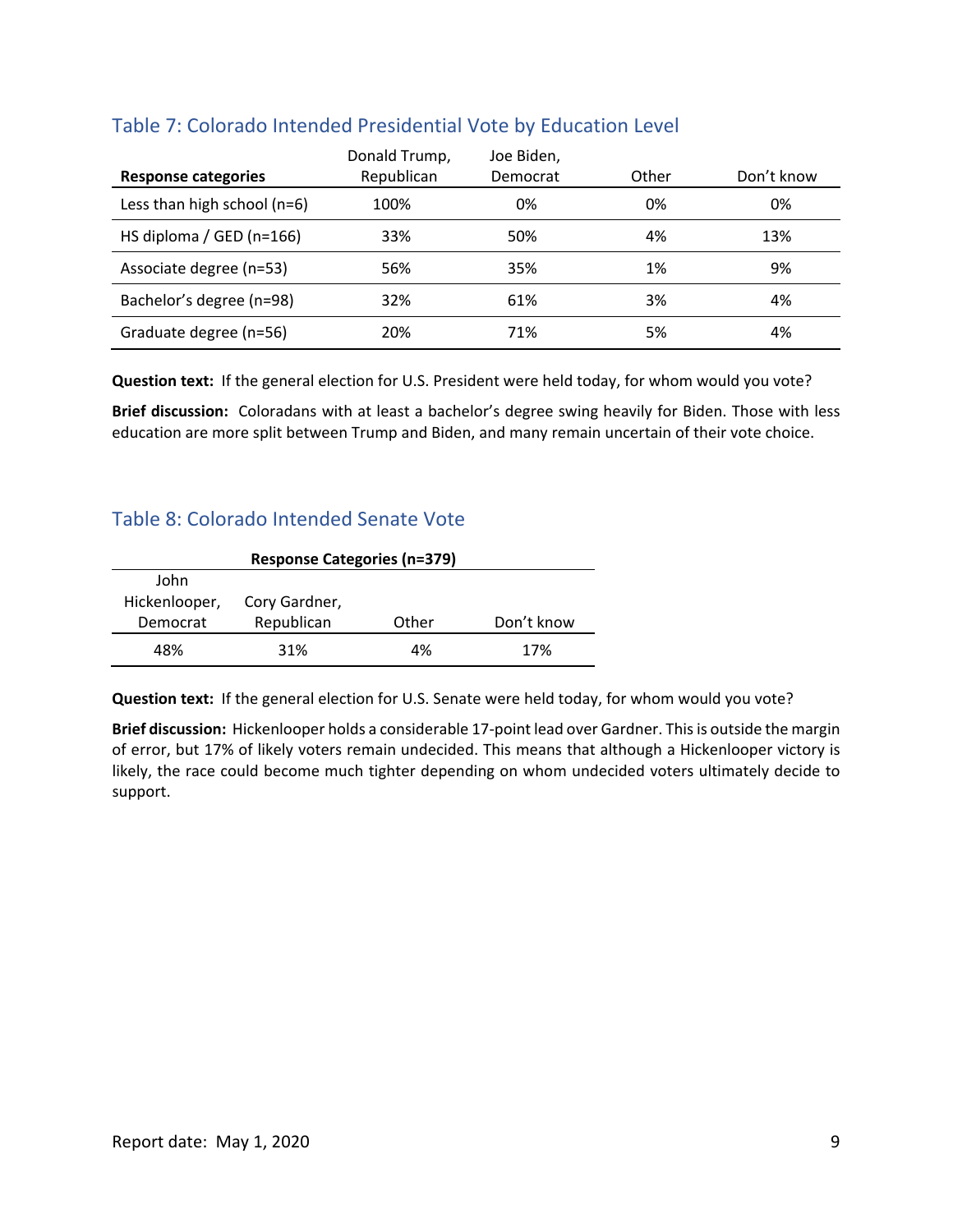|                            | John          |               |       |            |
|----------------------------|---------------|---------------|-------|------------|
|                            | Hickenlooper, | Cory Gardner, |       |            |
| <b>Response categories</b> | Democrat      | Republican    | Other | Don't know |
| Democrat (n=141)           | 85%           | 1%            | 2%    | 12%        |
| Republican (n=95)          | 6%            | 81%           | 1%    | 11%        |
| Independent (n=137)        | 41%           | 28%           | 7%    | 24%        |
| Something else (n=6)       | 0%            | 15%           | 3%    | 82%        |

### Table 9: Colorado Intended Senate Vote by Partisan Identification

**Question text:** If the general election for U.S. Senate were held today, for whom would you vote?

 **Brief discussion:** Colorado Democrats and Republicans break along party lines. While a large portion of independents remain undecided, a plurality support Hickenlooper.

# Table 10: Colorado Intended Senate Vote by Political Ideology

| <b>Response categories</b>    | John<br>Hickenlooper,<br>Democrat | Cory Gardner,<br>Republican | Other | Don't know |
|-------------------------------|-----------------------------------|-----------------------------|-------|------------|
|                               |                                   |                             |       |            |
| Extremely liberal (n=39)      | 96%                               | 0%                          | 4%    | 0%         |
| Liberal (n=44)                | 94%                               | 2%                          | 1%    | 3%         |
| Slightly liberal (n=48)       | 80%                               | 0%                          | 3%    | 17%        |
| Moderate (n=129)              | 39%                               | 28%                         | 7%    | 27%        |
| Slightly conservative (n=46)  | 22%                               | 65%                         | 3%    | 10%        |
| Conservative (n=49)           | 5%                                | 60%                         | 3%    | 32%        |
| Extremely conservative (n=23) | 0%                                | 94%                         | 1%    | 5%         |

**Question text:** If the general election for U.S. Senate were held today, for whom would you vote?

 **Brief discussion:** Liberal Coloradans support Hickenlooper, while conservative Coloradans support Gardner. Although a large portion of moderates remain undecided, a plurality support Hickenlooper.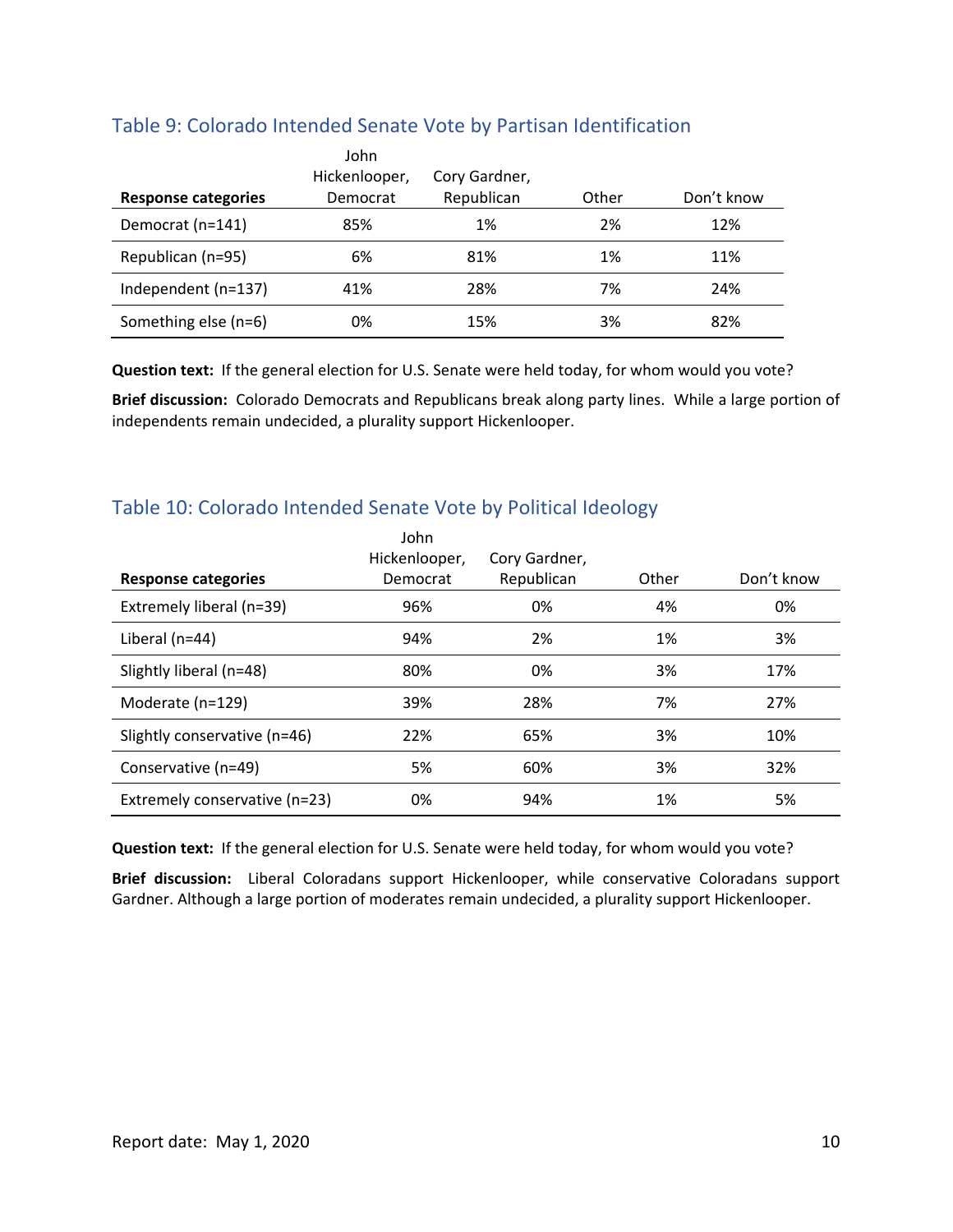### Table 11: Colorado Intended Senate Vote by Gender

|                     | John<br>Hickenlooper, | Cory Gardner, |       |            |
|---------------------|-----------------------|---------------|-------|------------|
| Response categories | Democrat              | Republican    | Other | Don't know |
| Female $(n=186)$    | 43%                   | 34%           | 3%    | 21%        |
| Male (n=190)        | 53%                   | 28%           | 4%    | 14%        |

 **Question text:** If the general election for U.S. Senate were held today, for whom would you vote?  **Brief discussion:** Men and women are both more likely to vote for Hickenlooper than for Gardner.

# Table 12: Colorado Intended Senate Vote by Age

| Response categories | John<br>Hickenlooper,<br>Democrat | Cory Gardner,<br>Republican | Other | Don't know |
|---------------------|-----------------------------------|-----------------------------|-------|------------|
| Ages 18-29 (n=61)   | 49%                               | 10%                         | 7%    | 34%        |
| Ages 30-39 (n=102)  | 41%                               | 36%                         | 4%    | 19%        |
| Ages 40-49 (n=68)   | 63%                               | 29%                         | 1%    | 8%         |
| Ages 50-59 (n=58)   | 50%                               | 35%                         | 2%    | 13%        |
| Ages 60-69 (n=67)   | 44%                               | 43%                         | 5%    | 8%         |
| Ages 70+ (n=23)     | 33%                               | 29%                         | 7%    | 31%        |

**Question text:** If the general election for U.S. Senate were held today, for whom would you vote?

Brief discussion: Younger Colorado voters tend to be less certain of their vote choice, but a plurality indicate Hickenlooper. Middle‐aged voters are more certain of their choice, and a majority say they will vote for Hickenlooper. Older voters ages 60‐69 and 70+ are evenly split between Hickenlooper and Gardner. This signals trouble for Gardner, since older voters are usually a reliable Republican base.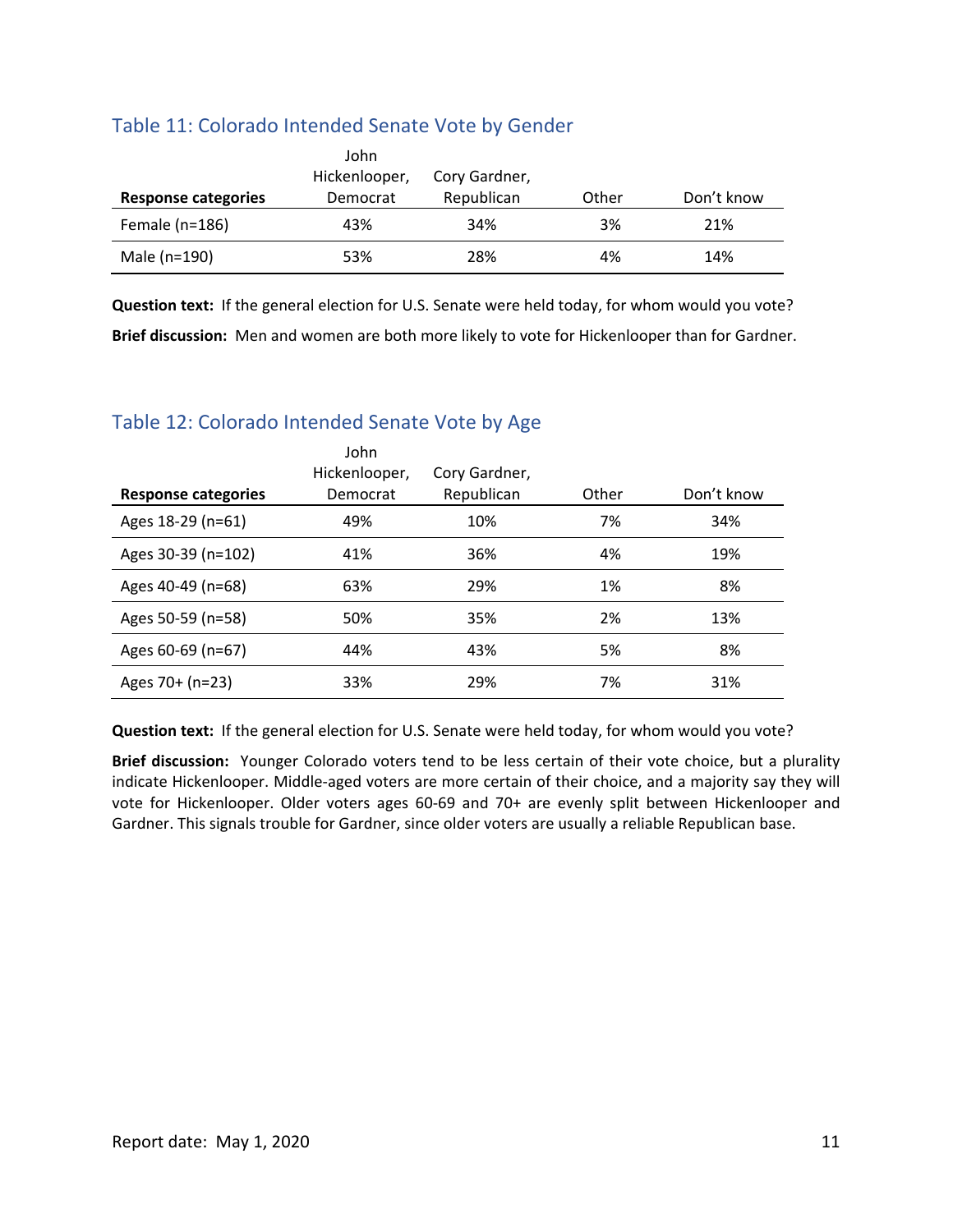| Response categories          | John<br>Hickenlooper,<br>Democrat | Cory Gardner,<br>Republican | Other | Don't know |
|------------------------------|-----------------------------------|-----------------------------|-------|------------|
| \$30,000 or less (n=122)     | 54%                               | 19%                         | 5%    | 23%        |
| $$30,001 - $50,000$ (n=50)   | 28%                               | 48%                         | 5%    | 19%        |
| \$50,001 - \$100,000 (n=104) | 49%                               | 41%                         | 4%    | 6%         |
| $$100,001 - $150,000$ (n=65) | 54%                               | 25%                         | 2%    | 19%        |
| More than \$150,000 (n=37)   | 41%                               | 32%                         | 1%    | 27%        |

## Table 13: Colorado Intended Senate Vote by Household Income

**Question text:** If the general election for U.S. Senate were held today, for whom would you vote?

 **Brief discussion:** Across nearly every income bracket, Hickenlooper has an advantage over Gardner. The one exception is for voters making \$30‐50K a year, who prefer Gardner.

## Table 14: Colorado Intended Senate Vote by Education Level

| Response categories           | John<br>Hickenlooper,<br>Democrat | Cory Gardner,<br>Republican | Other | Don't know |
|-------------------------------|-----------------------------------|-----------------------------|-------|------------|
| Less than high school $(n=6)$ | 0%                                | 0%                          | 0%    | 100%       |
| HS diploma / GED ( $n=166$ )  | 47%                               | 31%                         | 4%    | 18%        |
| Associate degree (n=53)       | 29%                               | 46%                         | 2%    | 22%        |
| Bachelor's degree (n=98)      | 58%                               | 26%                         | 1%    | 14%        |
| Graduate degree (n=56)        | 54%                               | 29%                         | 9%    | 8%         |

**Question text:** If the general election for U.S. Senate were held today, for whom would you vote?

 **Brief discussion:** Coloradans with at least a bachelor's degree swing heavily for Hickenlooper. Those with less education are more split between Hickenlooper and Gardner, and many remain uncertain of their vote choice.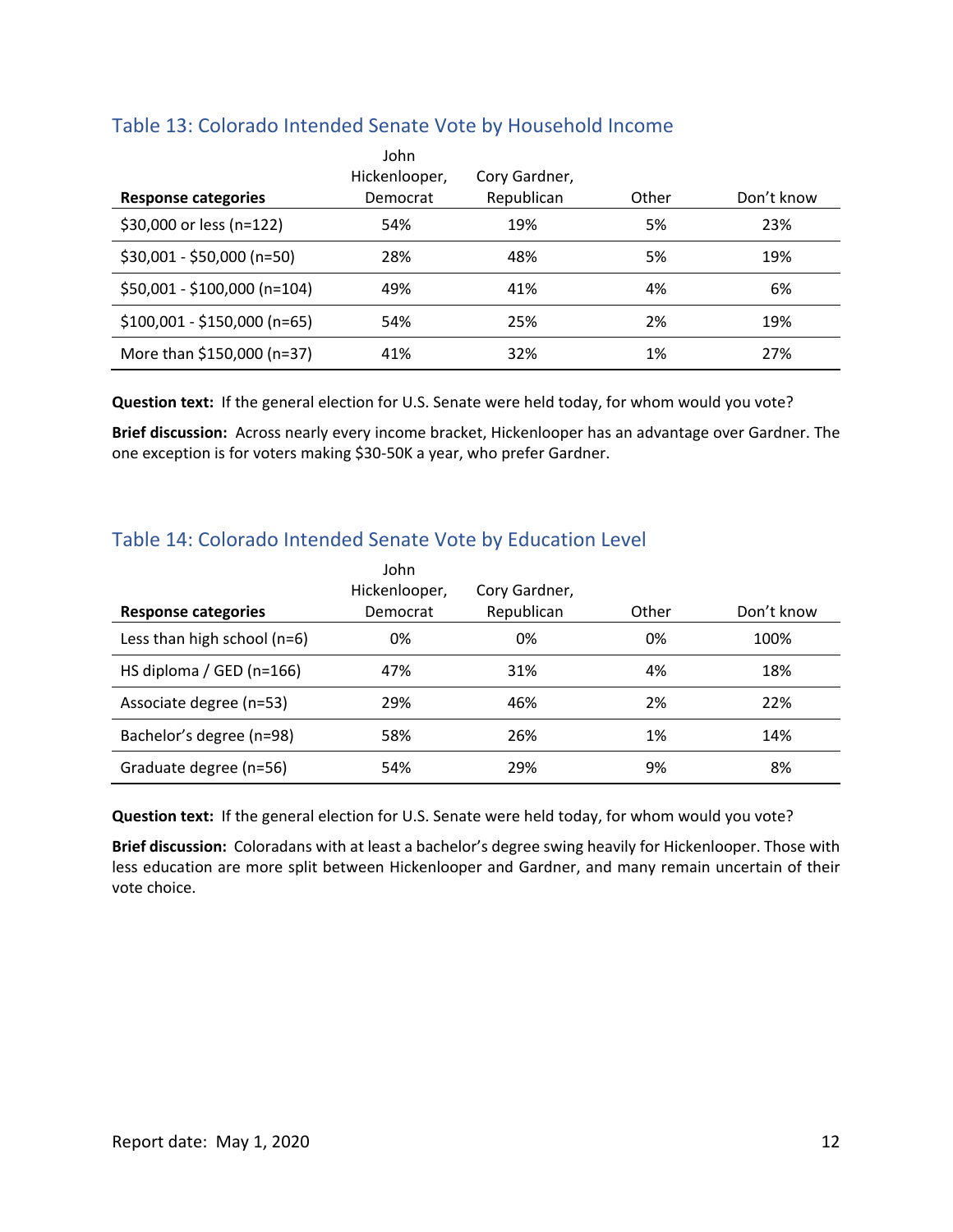## Montana Weighted Results

 **Notes:** The tables below show marginal percentages and cross tabulations of variables. Row percentages may not equal 100% exactly due to rounding. The information in parentheses for each row (n=) is the number of observations for that category overall. The data are weighted to the population of registered voters in the state after screening for likely voters as described in the methods notes. Partisan response options were randomized.

## Table 1: Montana Intended Presidential Vote

| <b>Response Categories (n=459)</b> |          |       |            |  |  |
|------------------------------------|----------|-------|------------|--|--|
| Donald Trump,<br>Joe Biden,        |          |       |            |  |  |
| Republican                         | Democrat | Other | Don't know |  |  |
| 45%                                | 40%      | 10%   | 5%         |  |  |

**Question text:** If the general election for U.S. President were held today, for whom would you vote?

 **Brief discussion:** The margin of error for this question is +/‐ 4.6 percentage points, so the presidential results are within the sample's margin of error. Note that Biden outperforms Hillary Clinton by roughly 6 percentage points and is matching President Obama's 2012 vote share. President Trump is ten points below his 2016 performance.

#### **Response categories** Republican Democrat Other Don't know Joe Biden, Don't know Democrat (n=155) 2% 90% 7% 1% Republican (n=170) 93% 0% 5% 1% Independent (n=112) 33% 34% 17% 16% Something else (n=22) 35% 17% 44% 4% Donald Trump,

## Table 2: Montana Intended Presidential Vote by Partisan Identification

**Question text:** If the general election for U.S. President were held today, for whom would you vote?

 **Brief discussion:** In an age of strong partisanship, Republicans and Democrats are staying put with the presumptive nominees of their respective parties. Independents make up an important segment of the Montana electorate and lean conservative. Although independents swung heavily for Democrat Jon Tester in the 2018 Senate race, they are split evenly between President Trump and former Vice President Biden with considerable uncertainty. The margin among independents and the fact that so many are uncommitted currently is perhaps suggestive of a closer presidential contest in 2020 than 2016, which is consistent with the finding that the presidential race is within the poll's margin of error.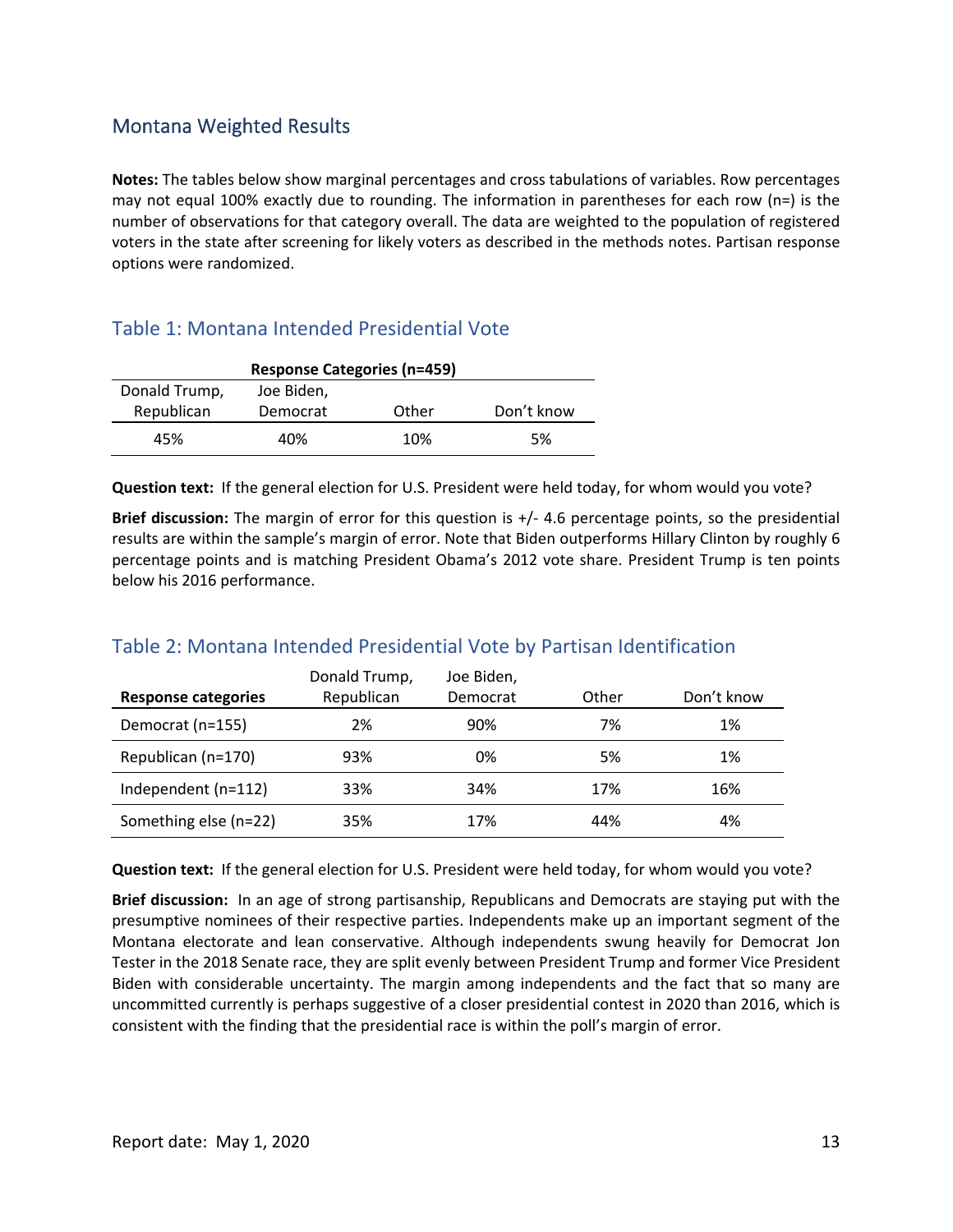| <b>Response categories</b>    | Donald Trump,<br>Republican | Joe Biden,<br>Democrat | Other | Don't know |
|-------------------------------|-----------------------------|------------------------|-------|------------|
| Extremely liberal (n=32)      | 0%                          | 92%                    | 8%    | 0%         |
| Liberal (n=76)                | 6%                          | 67%                    | 25%   | 3%         |
| Slightly liberal (n=35)       | 10%                         | 69%                    | 19%   | 2%         |
| Moderate (n=114)              | 28%                         | 50%                    | 7%    | 15%        |
| Slightly conservative (n=51)  | 82%                         | 11%                    | 5%    | 2%         |
| Conservative (n=91)           | 96%                         | 3%                     | 1%    | 1%         |
| Extremely conservative (n=61) | 65%                         | 21%                    | 14%   | 0%         |

## Table 3: Montana Intended Presidential Vote by Political Ideology

**Question text:** If the general election for U.S. President were held today, for whom would you vote?

 **Brief discussion:** There is some evidence of softening support for President Trump among conservative voters. Although the president dominates among self‐described conservatives, 21 percent of extremely conservative voters indicate a preference for Biden or some other candidate—and 11 percent of slightly conservative voters support someone other than Trump. Moderates also heavily prefer Biden. In the 2018 election, conservative and moderate defections to Democrat Senator Jon Tester helped him win reelection narrowly.

# Table 4: Montana Intended Presidential Vote by Gender

|                     | Donald Trump, | Joe Biden, |       |            |
|---------------------|---------------|------------|-------|------------|
| Response categories | Republican    | Democrat   | Other | Don't know |
| Female $(n=236)$    | 39%           | 44%        | 11%   | 6%         |
| Male (n=218)        | 54%           | 34%        | 9%    | 3%         |

**Question text:** If the general election for U.S. President were held today, for whom would you vote?

 **Brief discussion:** Men heavily favor President Trump, while women lean slightly toward Joe Biden. Interestingly, the gender gap for President Trump is similar to that faced by Republican Matt Rosendale in the 2018 Senate race. If undecided women break to Biden, this would tighten the presidential race even more.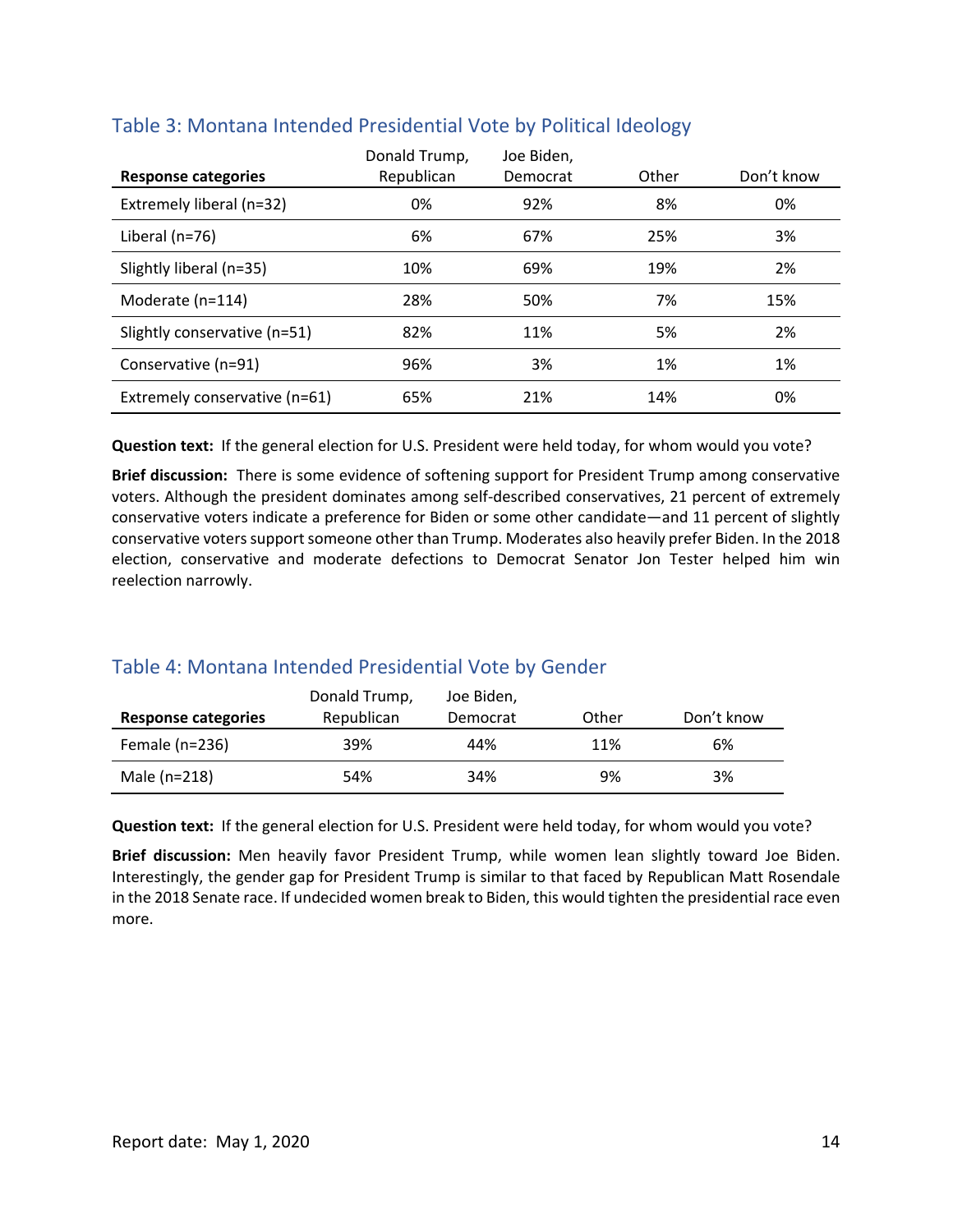|                            | Donald Trump, | Joe Biden, |       |            |
|----------------------------|---------------|------------|-------|------------|
| <b>Response categories</b> | Republican    | Democrat   | Other | Don't know |
| Ages 18-29 (n=131)         | 24%           | 47%        | 21%   | 7%         |
| Ages 30-39 (n=120)         | 51%           | 36%        | 7%    | 5%         |
| Ages 40-49 (n=82)          | 59%           | 28%        | 9%    | 4%         |
| Ages 50-59 (n=57)          | 51%           | 44%        | 1%    | 4%         |
| Ages $60-69$ (n=43)        | 49%           | 49%        | 1%    | 1%         |
| Ages $70+$ (n=26)          | 61%           | 27%        | 10%   | 2%         |

#### Table 5: Montana Intended Presidential Vote by Age

**Question text:** If the general election for U.S. President were held today, for whom would you vote?

 **Brief discussion:** Only the youngest cohort of voters supports Joe Biden, but Biden's relative strength among voters aged 60‐69 should give Republicans some concern. Democrat Jon Tester won these voters in 2018.

|                              | Donald Trump, | Joe Biden, |       |            |
|------------------------------|---------------|------------|-------|------------|
| <b>Response categories</b>   | Republican    | Democrat   | Other | Don't know |
| \$30,000 or less (n=179)     | 35%           | 40%        | 20%   | 5%         |
| \$30,001 - \$50,000 (n=74)   | 63%           | 31%        | 3%    | 3%         |
| \$50,001 - \$100,000 (n=136) | 47%           | 40%        | 7%    | 6%         |
| $$100,001 - $150,000$ (n=44) | 46%           | 52%        | 0%    | 2%         |
| More than \$150,000 (n=26)   | 60%           | 37%        | 0%    | 2%         |

# Table 6: Montana Intended Presidential Vote by Household Income

**Question text:** If the general election for U.S. President were held today, for whom would you vote?

 **Brief discussion:** The wealthiest voters support the reelection of President Trump, while the lowest‐ income voters have a slight preference for Biden. Middle‐class voters appear more evenly split between Biden and President Trump.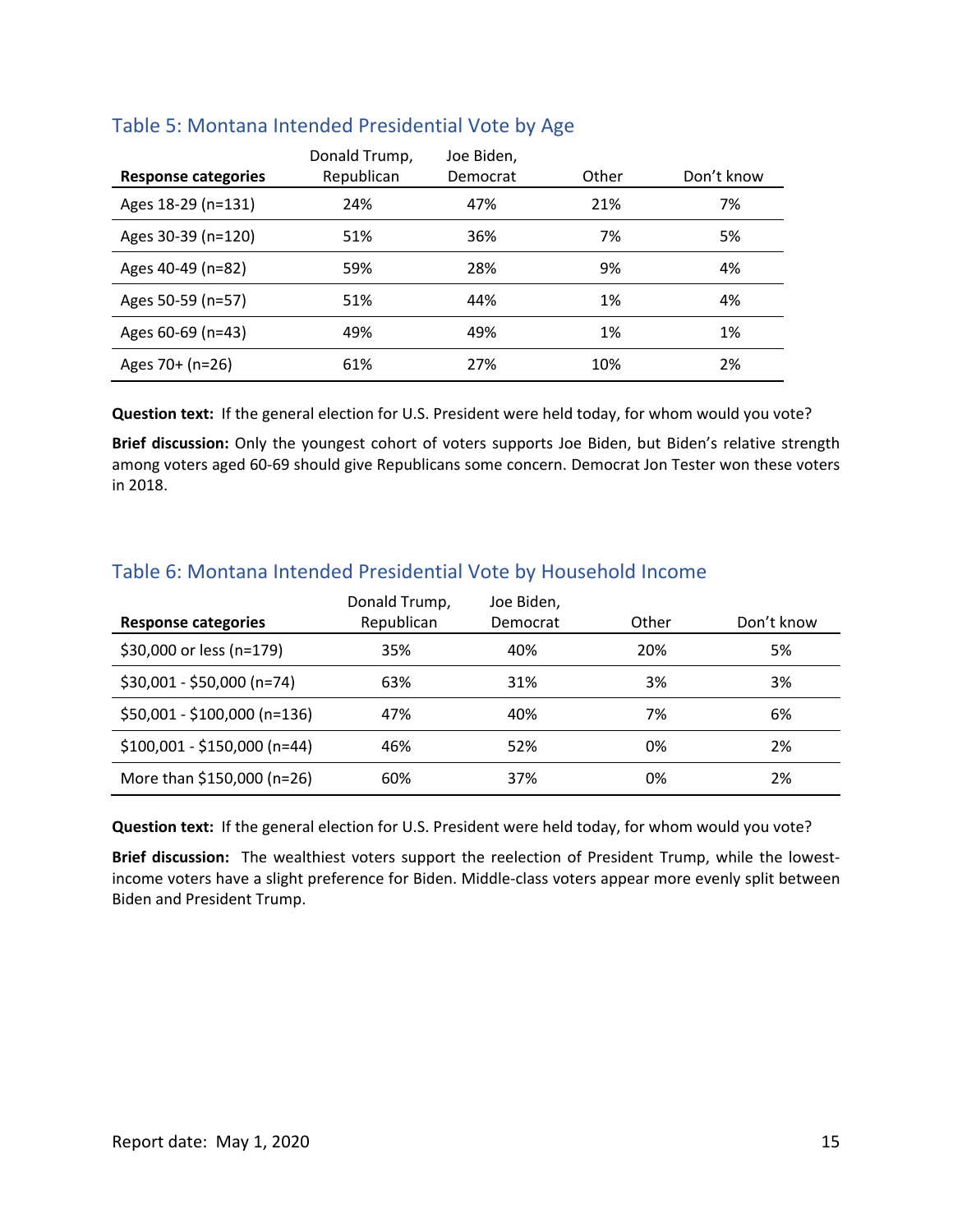| <b>Response categories</b>   | Donald Trump,<br>Republican | Joe Biden,<br>Democrat | Other | Don't know |
|------------------------------|-----------------------------|------------------------|-------|------------|
| Less than high school (n=13) | 54%                         | 0%                     | 0%    | 46%        |
| HS diploma / GED (n=257)     | 49%                         | 34%                    | 16%   | 1%         |
| Associate degree (n=65)      | 49%                         | 45%                    | 1%    | 5%         |
| Bachelor's degree (n=102)    | 36%                         | 51%                    | 6%    | 7%         |
| Graduate degree (n=22)       | 31%                         | 58%                    | 5%    | 5%         |

## Table 7: Montana Intended Presidential Vote by Education Level

**Question text:** If the general election for U.S. President were held today, for whom would you vote?

Brief discussion: The education divide that emerged in the 2016 presidential election nationally is replicated here. Montanans with a four‐year degree or post‐graduate education strongly support Joe Biden. Voters with two‐year degrees, high school diplomas, or less, however, support the reelection of President Trump. The high percentage of "don't know" responses among those with less than a high school degree is an artifact of the small sample size.

# Table 8: Montana Intended Senate Vote

| <b>Response Categories (n=458)</b> |          |       |            |  |  |
|------------------------------------|----------|-------|------------|--|--|
| Steve Bullock,<br>Steve Daines,    |          |       |            |  |  |
| Republican                         | Democrat | Other | Don't know |  |  |
| 40%                                | 47%      | 6%    | 7%         |  |  |

**Question text:** If the general election for U.S. Senate were held today, for whom would you vote?

 **Brief discussion:** The overall margin of error for this question is +/‐ 4.6 percentage points, so the Senate race results are within the margin of error.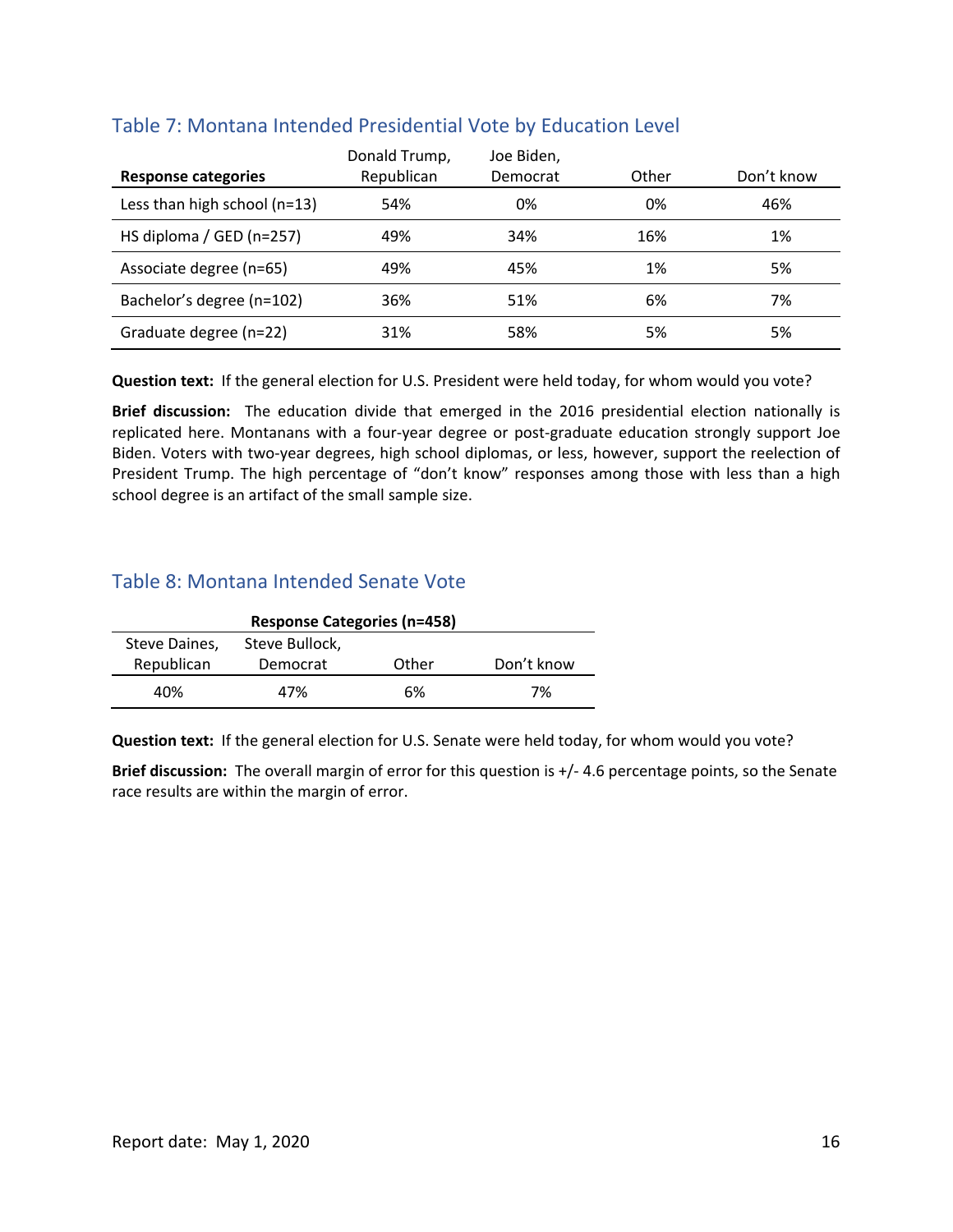|                       | Steve Daines, | Steve Bullock, |       |            |
|-----------------------|---------------|----------------|-------|------------|
| Response categories   | Republican    | Democrat       | Other | Don't know |
| Democrat (n=156)      | 3%            | 87%            | 6%    | 3%         |
| Republican (n=172)    | 82%           | 9%             | 6%    | 3%         |
| Independent (n=107)   | 32%           | 46%            | 7%    | 15%        |
| Something else (n=23) | 8%            | 56%            | 6%    | 30%        |

#### Table 9: Montana Intended Senate Vote by Partisan Identification

**Question text:** If the general election for U.S. Senate were held today, for whom would you vote?

 **Brief discussion:** There are three key takeaways here. First, given the polarization of the political environment, Republican Senator Steve Daines should be concerned that 9 percent of Republicans indicate a preference for Democrat Steve Bullock while only 3 percent of Democrats indicate a willingness to vote for Daines. Similar levels of Republican defection in 2018 and 2012 were key to Democratic Senator Jon Tester's reelection in both contests. Second, for Democrats to win, they need independent voters— and right now, Bullock leads among those voters. Finally, Bullock enjoys less support among Democrats than Democratic Senator Jon Tester did in 2018. Tester received near universal support from Democrats casting ballots in that election.

| <b>Response categories</b>    | Steve Daines,<br>Republican | Steve Bullock,<br>Democrat | Other | Don't know |
|-------------------------------|-----------------------------|----------------------------|-------|------------|
| Extremely liberal (n=33)      | 10%                         | 79%                        | 10%   | 0%         |
| Liberal $(n=77)$              | 2%                          | 89%                        | 5%    | 4%         |
| Slightly liberal (n=35)       | 0%                          | 89%                        | 0%    | 11%        |
| Moderate (n=115)              | 26%                         | 57%                        | 1%    | 15%        |
| Slightly conservative (n=51)  | 65%                         | 13%                        | 11%   | 10%        |
| Conservative (n=92)           | 80%                         | 8%                         | 8%    | 4%         |
| Extremely conservative (n=55) | 72%                         | 17%                        | 11%   | 0%         |

#### Table 10: Montana Intended Senate Vote by Political Ideology

**Question text:** If the general election for U.S. Senate were held today, for whom would you vote?

 **Brief discussion:** In 2018, Republican Senate candidate Matt Rosendale dominated among extremely conservative and conservative voters, winning 93 and 95 percent of them, respectively. The finding that only 72 percent and 80 percent of extremely conservative and conservative voters indicate they will vote for Senator Daines should be of serious concern to him and his campaign. Liberal voters, by comparison, are more strongly committed for Steve Bullock, though less so with extremely liberal voters. Given that the Green Party and Libertarian Party will have candidates on the ballot this fall, it is possible that both major‐party candidates could lose support from extremely ideological voters as they gravitate toward these parties.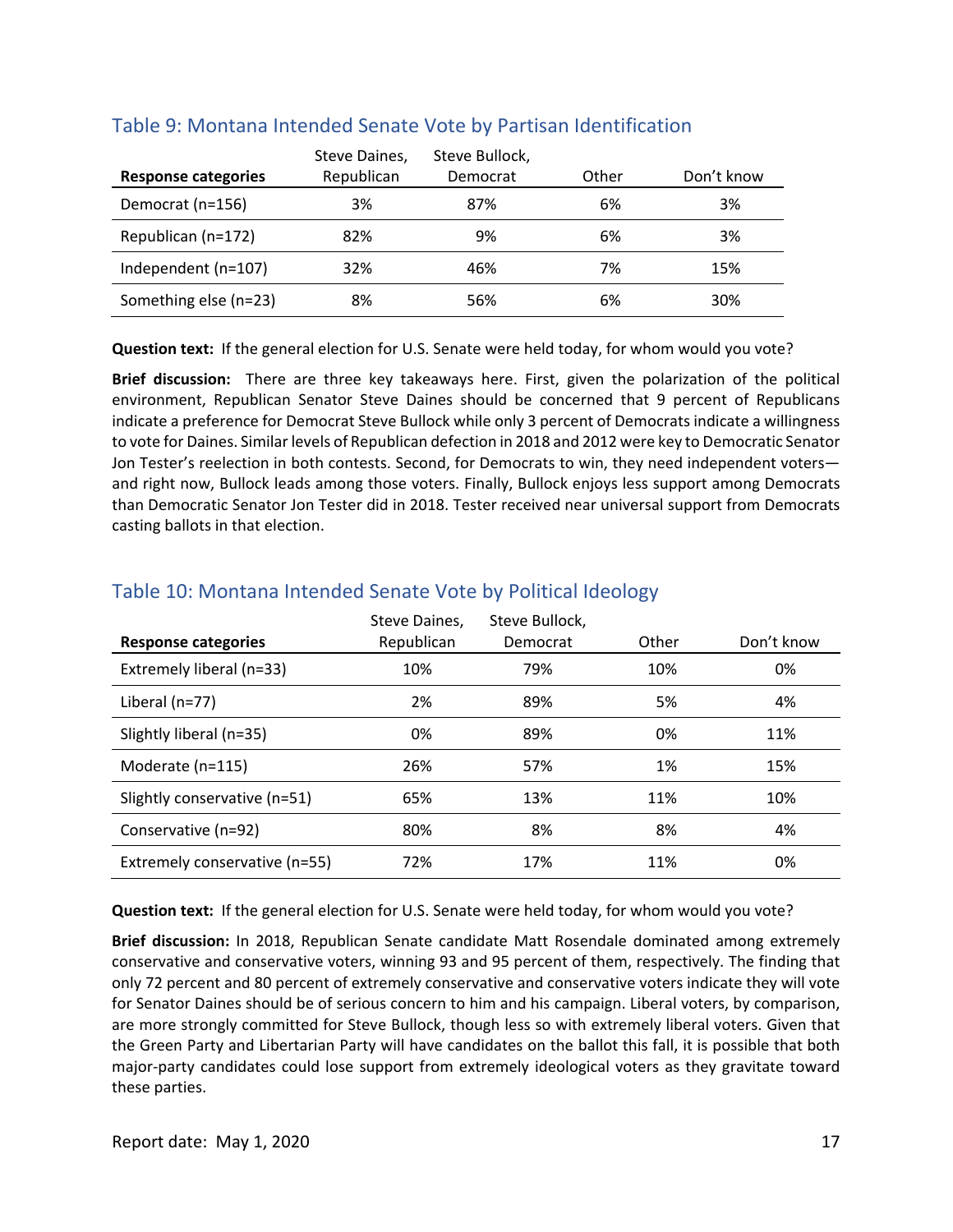|                     | Steve Daines, | Steve Bullock, |       |            |
|---------------------|---------------|----------------|-------|------------|
| Response categories | Republican    | Democrat       | Other | Don't know |
| Female $(n=239)$    | 29%           | 52%            | 6%    | 13%        |
| Male $(n=214)$      | 53%           | 40%            | 6%    | 1%         |

#### Table 11: Montana Intended Senate Vote by Gender

**Question text:** If the general election for U.S. Senate were held today, for whom would you vote?

 **Brief discussion:** In the 2018 Montana Senate race, the gender gap for Republican Senate candidate Matt Rosendale was 10 points. Senator Steve Daines is facing a gap of more than twice that—while Democrat Steve Bullock's support among men and women is nearly identical to Senator Jon Tester's in 2018. This suggests that perhaps Republican women are open to defecting to Steve Bullock and may help explain why our poll shows a statistically tied race. Given that women are far more likely to express stress and worry about the coronavirus, they may also be more willing to support a governor who has been dominating media coverage as someone working to address the crisis.

### Table 12: Montana Intended Senate Vote by Age

|                     | Steve Daines, | Steve Bullock, |       |            |
|---------------------|---------------|----------------|-------|------------|
| Response categories | Republican    | Democrat       | Other | Don't know |
| Ages 18-29 (n=127)  | 29%           | 47%            | 11%   | 13%        |
| Ages 30-39 (n=121)  | 46%           | 45%            | 3%    | 7%         |
| Ages 40-49 (n=83)   | 44%           | 47%            | 5%    | 4%         |
| Ages 50-59 (n=58)   | 33%           | 53%            | 7%    | 7%         |
| Ages 60-69 (n=43)   | 45%           | 52%            | 0%    | 3%         |
| Ages 70+ (n=27)     | 57%           | 33%            | 9%    | 0%         |

**Question text:** If the general election for U.S. Senate were held today, for whom would you vote?

 **Brief discussion:** There is widespread support for Democrat Steve Bullock across age groups, with only the very oldest voters expressing solid support for Senator Daines. Older voters are key for Republican electoral success, and Senator Daines will need to narrow the gap among voters between 50 and 69 years of age in order to win.